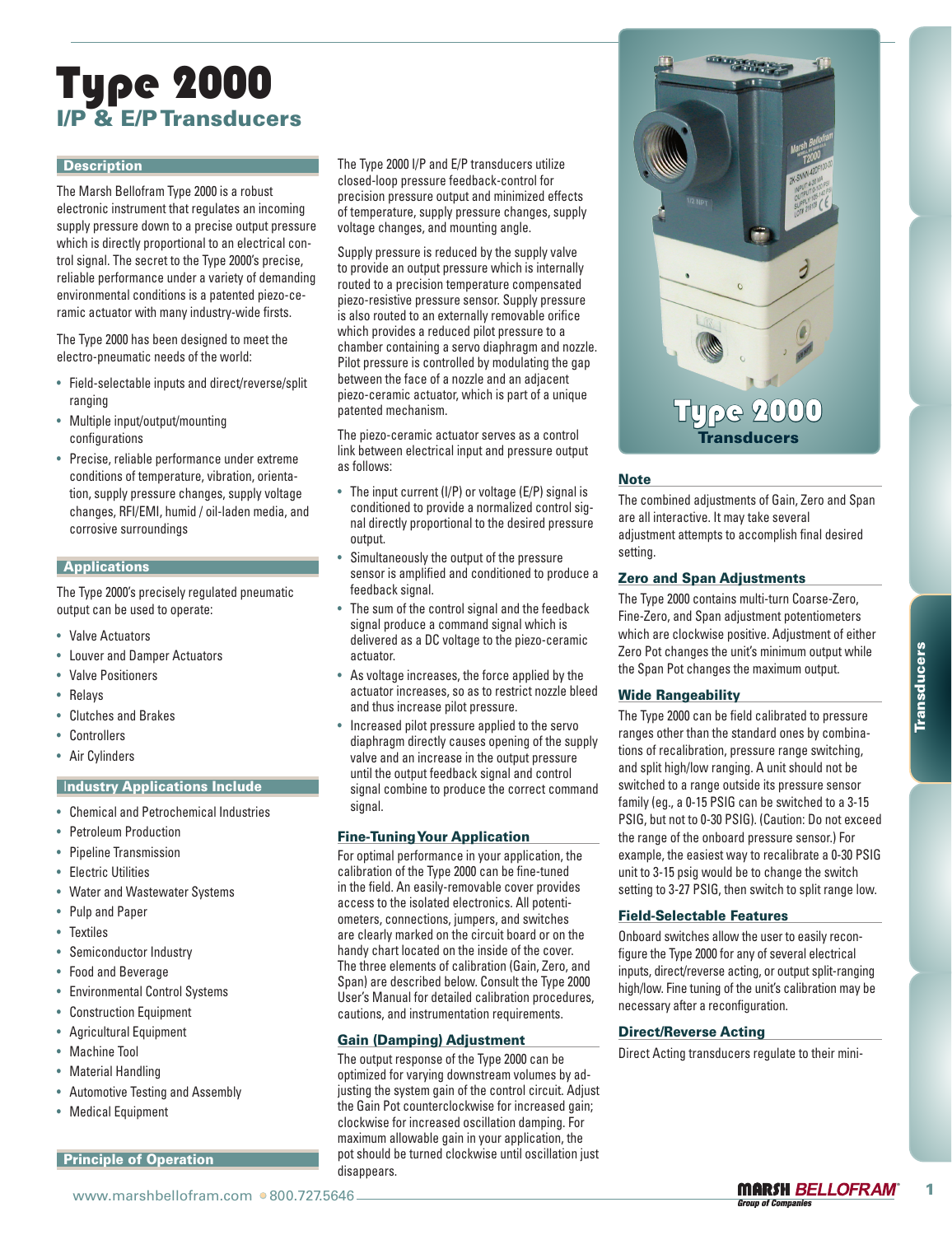mum output when supplied with minimum input; maximum out with maximum in. Reverse Acting transducers regulate to their maximum output at minimum input.

#### Split Ranging (High or Low)

The Type 2000 can be configured to regulate either half (top or bottom) of its normal output range, when supplied with its normal full-ranging electrical input. For example, a 0-10V 0-30 PSI unit set to split range low will regulate 0-15 PSI @ 0-10V. It will regulate 15-30 PSI @ 0-10V if set to split range high.

# Easy Access Top Cover

- 1) Isolated electronics
- 2) Calibration adjustments
- 3) Configuration switches
- 4) Switch information on inside of cover

#### Mounting Options

- 1) In-Line
- 2) Direct: Holes on left rear and bottom faces
- 3) Bracket Mounting options: Panel, Pipe, Valve, DIN-Rail

#### Integral Booster

Flows up to 21 scfm for quick system response

### Gauge Port

1/8 NPT on all models (Not shown; rear face)

# Electrical Port Options

- 1) 1/2 NPT Conduit
- 2) 20mm Conduit
- 3) Hirschmann® (DIN 43 650-A)
- 4) Terminal Block

# Easy Access Orifice

Output Port Same as Input Port (Not shown; rear face)

Input Port Options 1) 1/4 NPT 2) 1/4 BSPP 3) 1/4 BSPT

Manifold-Mounting Option Supply and Output ports on the bottom face rather than "through the body"

# It is mandatory for the user to install a suitably rated NRTL Listed or Certified conduit seal

|                                      | <b>Agency Approvals - Applies only to units ordered with approvals</b>                         |                                                                                                                                 |
|--------------------------------------|------------------------------------------------------------------------------------------------|---------------------------------------------------------------------------------------------------------------------------------|
| anstiyters<br><sup>ansti</sup> yters | <b>T2000 Factory Mutual (FM)</b><br><b>E</b> model with F approval                             | <b>CSA</b><br><b>SD</b><br>Class No: 2258 04 Process Control Equipment                                                          |
|                                      | <b>Explosion Proof/Intrinsically Safe</b>                                                      | <b>Intrinsically Safe, Entity - For Hazardous Locations</b>                                                                     |
|                                      | Not for use with natural gas or other non-inert gases.                                         | T-2000 2K - S model Electro-Pneumatic I/P and E/P                                                                               |
|                                      | Explosion Proof: Class I, Div 1, Groups A, B, C, & D; T6, Ta = 60°C                            | Transducers. Maximum Ambient Temperature: +60°C.                                                                                |
|                                      | Dust-Ignition Proof: Classes II & III, Div 1, Groups E, F, & G; T6, Ta = 60 °C;                | Enclosure Type 4X. Temperature Class T4. Intrinsically Safe when installed as per                                               |
|                                      | Type 4X, IP66                                                                                  | drawing 990-438-000.                                                                                                            |
|                                      | Intrinsically Safe: Classes I, II, & III, Div 1, Groups A, B, C, D, E, F, & G; T4, Ta = 60 °C; | Class I, Division 1 & 2 Groups A to D; Class II Division 1 Groups E, F, and G, Division 2 Groups                                |
|                                      | 990-438-000, Entity                                                                            | F and G: Class III Hazardous Locations                                                                                          |
|                                      | Type 4X, IP66                                                                                  | Two sets of Entity Parameters may be used in the installation of this product.                                                  |
|                                      | Non-Incendive: Class I, Div 2, Groups A, B, C, & D; T4, Ta = 60 °C                             | <b>Entity Parameters</b>                                                                                                        |
|                                      | Suitable: Class II, Div 2, Groups F & G; T4, Ta = 60 °C                                        | $I/P$ : Vmax = 30V Imax = 200mA Pmax = 1.0W Ci = 0mF Li = 0mH                                                                   |
|                                      | Suitable: Class III, Div 2; T4, Ta = 60 °C                                                     | $E/P$ : Vmax = 30V Imax = 100mA Pmax = 0.75W Ci = 0mF Li = 0mH                                                                  |
|                                      | Type 4X, IP66                                                                                  | T-2000 2K-E model I/P & E/P Transducer, Rated: 28Vdc, 8mA;                                                                      |
|                                      | <b>Entitiy Parameters:</b>                                                                     | T-Code T6; Enclosure Type 4X, IP66; Max Ambient Temperature: +60°C.                                                             |
|                                      | I/P: Vmax=30 V, Imax=200 mA, Pmax=1 W, Ci=0, Li=0                                              | Intrinsically Safe when installed as per drawing 990-438-000.                                                                   |
|                                      | E/P: Vmax=30 V, Imax=100 mA, Pmax=0.75 W, Ci=0, Li=0                                           | Class I, Division 1 & 2 Groups A to D; Class II Division 1 Groups E, F, and G, Division 2 Groups                                |
|                                      | <b>E</b> model with G approval                                                                 | F and G: Class III Hazardous Locations                                                                                          |
|                                      | Explosion Proof, United States and Canada                                                      | Two sets of Entity Parameters may be used in the installation of this product.                                                  |
|                                      | For use with natural gas or other non-inert gases as a process medium up to a maximum          | <b>Entity Parameters</b>                                                                                                        |
|                                      | input pressure of 140 PSI when installed with suitable NRTL listed, certified, or approved     | $I/P$ : Vmax = 30V Imax = 200mA Pmax = 1.0W Ci = 0mF Li = 0mH<br>$E/P$ : Vmax = 30V Imax = 100mA Pmax = 0.75W Ci = 0mF Li = 0mH |
|                                      | conduit seal installed at the enclosure.                                                       | The following equipment is in compliance with STD C22.2 No 213:                                                                 |
|                                      | Explosion Proof: Class I, Div 1, Groups A, B, C, & D, T6 Ta-60 °C                              | Class I, Division 1, Groups A, B, C & D; Class II, Groups E, F & G; Class III.                                                  |
|                                      | Dust-Ignition Proof: Classes II & III, Div 1, Groups E, F, & G, T6, Ta=60 °C                   | T-2000 2K- E model I/P & E/P Transducer, Rated: 28Vdc, 8mA; T-Code T6; Enclosure                                                |
|                                      | Type 4X, IP66<br><b>S</b> Model                                                                | Type 4X, IP66; Max Ambient Temperature: +60°C.                                                                                  |
|                                      | Intrinsically Safe: Class I, III, & III, Div 1, Groups A, B, C, D, E, F, & G; T4, Ta=60 °C     |                                                                                                                                 |
|                                      | 990-438-000, Entity                                                                            | <b>ATEX</b>                                                                                                                     |
|                                      | Non-Incendive: Class 1, Div 2, Groups A, B, C, & D, T4, Ta=60 °C                               | II 1 G Ex ia IIB T4 Tamb = -20 $^{\circ}$ C. to +60 $^{\circ}$ C.                                                               |
|                                      | Suitable: Class II, Div 2, Groups F & G, T4, Ta=60 °C                                          | <b>Entity Parameters:</b>                                                                                                       |
|                                      | Suitable: Class III, Div 2, T4 Ta=60 °C Type 4X                                                | Ui=30V, Ii=20mA, Pi=1W                                                                                                          |
|                                      | <b>Entitiy Parameters:</b>                                                                     | $Ci=0.$ $Li=0$                                                                                                                  |
|                                      | I/P: Vmax=30 V, Imax=200 mA, Pmax=1 W, Ci=0, Li=0                                              | The enclosure is manufactured from aluminum. In rare cases, ignition sources due to impact and friction                         |
|                                      | E/P: Vmax=30 V, Imax=100 mA, Pmax=0.75 W, Ci=0, Li=0                                           | sparks could occur. This shall be considered during installation, particularly if the equipment is installed in a               |
|                                      | <b>S Model with Terminal Block</b>                                                             | zone 0 location.                                                                                                                |
|                                      | Intrinsically Safe: Class I, Div 1, Groups A, B, C, & D; T4, Ta=60 °C                          |                                                                                                                                 |
|                                      | Non-Incendive: Class I, Div 2, A, B, C, & D; T4, Ta=60 °C                                      |                                                                                                                                 |
|                                      | <b>Entitiy Parameters:</b>                                                                     |                                                                                                                                 |
|                                      | I/P: Vmax=30 V, Imax=200 mA, Pmax=1 W, Ci=0, Li=0                                              |                                                                                                                                 |
|                                      | E/P: Vmax=30 V, Imax=100 mA, Pmax=0.75 W, Ci=0, Li=0                                           |                                                                                                                                 |
| 2                                    | <b>MARSH BELLOFRAM</b>                                                                         | 800.727.5646 • www.marshbellofram.                                                                                              |
|                                      | <b>Group of Companies</b>                                                                      |                                                                                                                                 |

# com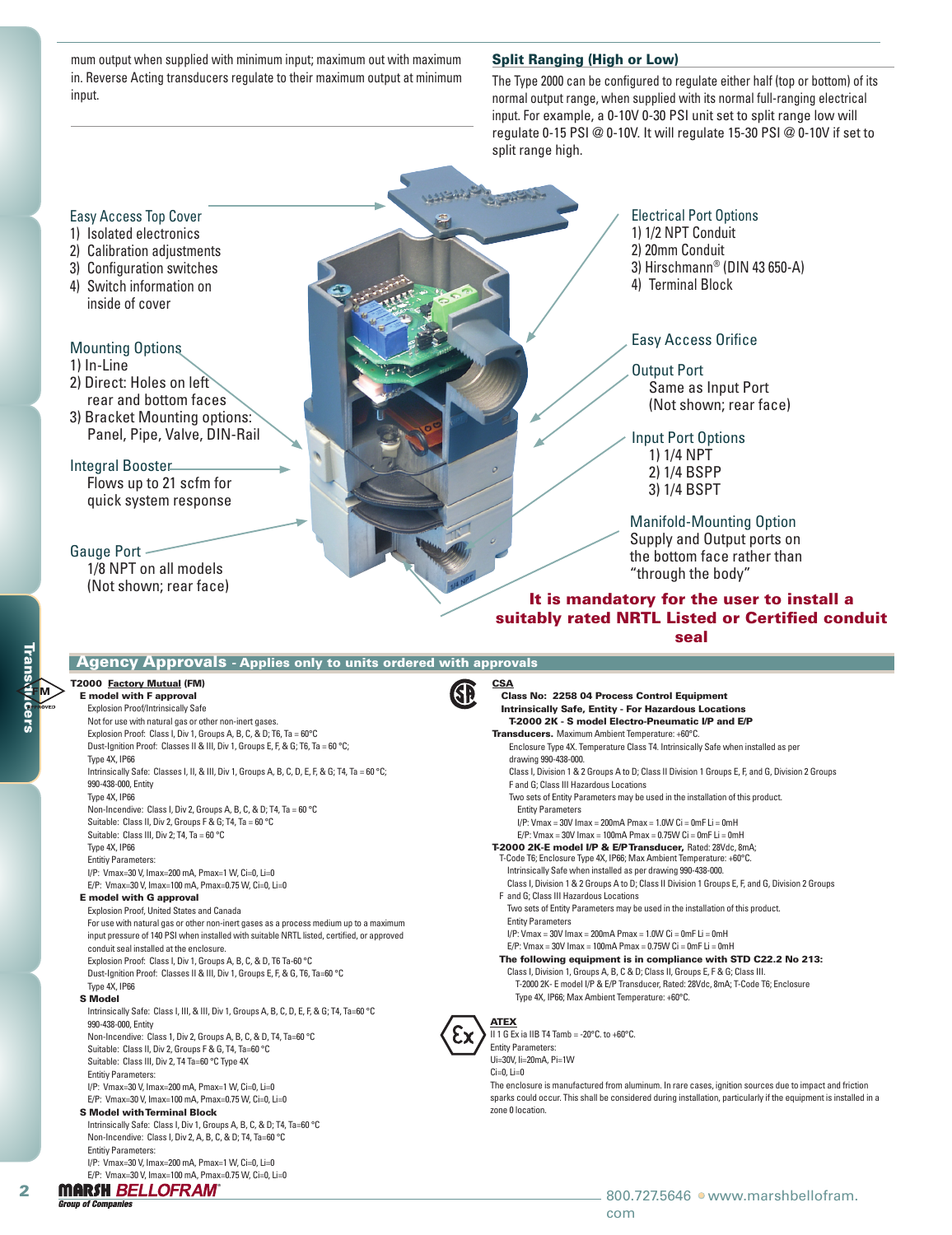# Type 2000 Specifications

| Accuracy                                                                                                                                                                                                                              |                                                                                              | 0.1% of full-scale output typical (0.25% guaranteed); includes                  |                |                   |                                    | precise, reliable performance |                                           |                                         |  |  |  |
|---------------------------------------------------------------------------------------------------------------------------------------------------------------------------------------------------------------------------------------|----------------------------------------------------------------------------------------------|---------------------------------------------------------------------------------|----------------|-------------------|------------------------------------|-------------------------------|-------------------------------------------|-----------------------------------------|--|--|--|
|                                                                                                                                                                                                                                       | effects of hysteresis, dead band, and repeatability<br>Electrical                            |                                                                                 |                |                   |                                    |                               | under a variety of demanding              |                                         |  |  |  |
| <b>Switch-Selectable</b>                                                                                                                                                                                                              |                                                                                              |                                                                                 |                |                   |                                    |                               | environmental conditions                  |                                         |  |  |  |
| Inputs                                                                                                                                                                                                                                | 4-20mA. 0-5, 1-5, 1-9, 1-10, or 0-10VDC                                                      |                                                                                 |                |                   |                                    | is a patented piezo-ceramic   |                                           |                                         |  |  |  |
| 1/2 NPT or 20mm Conduit                                                                                                                                                                                                               |                                                                                              |                                                                                 |                |                   |                                    | actuator with many            |                                           |                                         |  |  |  |
| <b>Connections</b><br>DIN Hirschmann (S model only)                                                                                                                                                                                   |                                                                                              |                                                                                 |                |                   |                                    |                               | industry-wide firsts.                     |                                         |  |  |  |
| <b>Power Supply</b>                                                                                                                                                                                                                   | <b>External Terminal Block (S model only)</b><br>5-28VDC (with voltage inputs only)          |                                                                                 |                |                   |                                    |                               |                                           |                                         |  |  |  |
| <b>Direct/Reverse Acting</b>                                                                                                                                                                                                          | Switch-Selectable                                                                            |                                                                                 |                |                   |                                    |                               |                                           |                                         |  |  |  |
|                                                                                                                                                                                                                                       |                                                                                              | Pneumatic                                                                       |                |                   |                                    |                               |                                           |                                         |  |  |  |
| 0-5, 0-15, 3-15, 1-17, 0-30, 6-30, 3-27, 0-60, 0-100, or 120 PSIG<br><b>Outputs</b><br>0-0.1, 0-0.3, 0-1.0, 0.2-1.0, 0.07-1.2, 0-2.1, 0.4-2.1, 0.2-1.9,<br>0-4.1, 0-6.9, 0-8.3 BAR                                                    |                                                                                              |                                                                                 |                |                   |                                    |                               |                                           |                                         |  |  |  |
| Ports (Input/Output)                                                                                                                                                                                                                  |                                                                                              | 1/4" (NPT, BSPT, or BSPP threads)<br><b>Bottom-ported for Manifold Mounting</b> |                |                   |                                    |                               |                                           |                                         |  |  |  |
| <b>Exhaust</b>                                                                                                                                                                                                                        |                                                                                              | (Explosion proof only) 1/8 - 27 NPT                                             |                |                   |                                    |                               |                                           |                                         |  |  |  |
| Ports (Gauge)                                                                                                                                                                                                                         | $1/8$ NPT                                                                                    |                                                                                 |                |                   |                                    |                               |                                           |                                         |  |  |  |
| For 0-5 PSIG (0.3 BAR) Through 0-60 PSIG<br>From 5 PSIG (0.3 BAR) above maximum output to 100 PSIG maximum<br><b>Supply</b><br>For 0-100 PSIG and 0-120 PSIG Ranges<br>From 5 PSIG (0.3 BAR) above maximum output to 140 PSIG maximum |                                                                                              |                                                                                 |                |                   |                                    |                               |                                           |                                         |  |  |  |
| <b>Split-Ranging</b>                                                                                                                                                                                                                  |                                                                                              | Switch-Selectable, Full-Range or Split-Range High or Split-Range Low            |                |                   |                                    |                               |                                           |                                         |  |  |  |
| Consumption                                                                                                                                                                                                                           |                                                                                              | 4 SCFH maximum (1.9 LPM)                                                        |                |                   |                                    |                               |                                           |                                         |  |  |  |
|                                                                                                                                                                                                                                       | Range<br><b>PSIG</b>                                                                         | Sensor<br><b>PSIG</b>                                                           |                |                   | <b>Flow</b>                        |                               |                                           |                                         |  |  |  |
|                                                                                                                                                                                                                                       | $0-5$                                                                                        | <b>BAR</b><br>$0 - 0.3$                                                         | 5              | <b>BAR</b><br>0.3 | <b>SCFM</b><br>11                  | <b>LPM</b><br>312             |                                           |                                         |  |  |  |
|                                                                                                                                                                                                                                       | $0 - 15$                                                                                     | $0 - 1.0$                                                                       | 15             | 1.0               | 15                                 | 423                           |                                           |                                         |  |  |  |
|                                                                                                                                                                                                                                       | $3 - 15$                                                                                     | $0.2 - 1.0$                                                                     | 15             | 1.0               | 15                                 | 423                           |                                           |                                         |  |  |  |
|                                                                                                                                                                                                                                       | $1 - 17$                                                                                     | $0.07 - 1.2$                                                                    | 15             | 1.0               | 15                                 | 423                           |                                           |                                         |  |  |  |
| <b>Flow Capacity</b>                                                                                                                                                                                                                  | $0 - 30$                                                                                     | $0 - 2.1$                                                                       | 30             | 2.1               | 15                                 | 423                           | Ų                                         |                                         |  |  |  |
|                                                                                                                                                                                                                                       | $3 - 27$                                                                                     | $0.2 - 1.9$                                                                     | 30             | 2.1               | 15                                 | 423                           |                                           |                                         |  |  |  |
|                                                                                                                                                                                                                                       | $6 - 30$                                                                                     | $0.4 - 2.1$                                                                     | 30             | 2.1               | 15                                 | 423                           |                                           | Atmospheric<br>Pressure                 |  |  |  |
|                                                                                                                                                                                                                                       | $0 - 60$                                                                                     | $0 - 4.1$<br>(Typical Flow @ 100 PSIG (6.9 BAR) in and maximum out)             | 50             | 3.5               | 17                                 | 480                           |                                           | Pilot                                   |  |  |  |
|                                                                                                                                                                                                                                       | $0 - 100$                                                                                    | $0 - 6.9$                                                                       | 100            | 6.9               | 21                                 |                               | <b>Transducers</b><br>Pressure            |                                         |  |  |  |
|                                                                                                                                                                                                                                       | $0 - 120$                                                                                    | $0 - 8.3$                                                                       | 100            | 6.9               | 21                                 | 595<br>595                    |                                           | Supply<br>Pressure                      |  |  |  |
|                                                                                                                                                                                                                                       |                                                                                              | (Typical Flow @ 140 PSIG (9.7 BAR) in and maximum out)                          |                |                   |                                    |                               |                                           |                                         |  |  |  |
| <b>Exhaust Capacity</b>                                                                                                                                                                                                               | 3 SCFM (85 LPM) @ 5 PSIG (0.3 BAR) above setpoint<br>(0-15 PSIG range unit set at mid range) |                                                                                 |                |                   |                                    |                               |                                           | Regulated<br>Pressure                   |  |  |  |
|                                                                                                                                                                                                                                       |                                                                                              |                                                                                 |                |                   |                                    |                               | <b>Air Quality</b>                        |                                         |  |  |  |
| <b>Stability</b><br><b>Supply Voltage Effect</b>                                                                                                                                                                                      | None                                                                                         |                                                                                 |                |                   |                                    |                               | Instrument-quality air consists of:       |                                         |  |  |  |
| <b>Supply Pressure Effect</b>                                                                                                                                                                                                         | None                                                                                         |                                                                                 |                |                   |                                    |                               | a. A dew point less than 35° F            |                                         |  |  |  |
| <b>Vibration Effect</b>                                                                                                                                                                                                               |                                                                                              | <1% FS (+/-1G; 5-1000Hz)                                                        |                |                   |                                    |                               | b. No particles larger than three microns |                                         |  |  |  |
| <b>Mounting Position Effect</b>                                                                                                                                                                                                       | <b>None</b>                                                                                  |                                                                                 |                |                   |                                    |                               | c. Maximum oil content of 1 ppm           |                                         |  |  |  |
| <b>RFI/EMI</b>                                                                                                                                                                                                                        | <b>CE-Compliant</b>                                                                          |                                                                                 |                |                   |                                    |                               |                                           |                                         |  |  |  |
| <b>Temperature Effect</b>                                                                                                                                                                                                             |                                                                                              | 0.02% FS/°F (-40° to 180°F [-40° to 82°C])                                      |                |                   |                                    |                               |                                           | It is mandatory for the user to         |  |  |  |
| <b>Storage Temperature</b>                                                                                                                                                                                                            | -40°to 200°F (-40 to 93°C)                                                                   |                                                                                 |                |                   |                                    | install a suitably rated NRTL |                                           |                                         |  |  |  |
| <b>Approximate Weight</b>                                                                                                                                                                                                             | 3.0 lbs, 1.35 kg                                                                             |                                                                                 |                |                   |                                    |                               |                                           | <b>Listed or Certified conduit seal</b> |  |  |  |
|                                                                                                                                                                                                                                       |                                                                                              |                                                                                 |                |                   |                                    |                               |                                           |                                         |  |  |  |
| <b>TYPE 2000: REGULATED PRESSURE VS. FLOW</b><br><b>PSIG BAR</b>                                                                                                                                                                      | 140 psig supply pressure                                                                     |                                                                                 |                |                   |                                    |                               | <b>Type 2000 Mounting Options</b>         |                                         |  |  |  |
| 704.8                                                                                                                                                                                                                                 |                                                                                              |                                                                                 |                |                   | <b>Mounting</b>                    |                               | Intrinsically-Safe (S)                    | Explosion-Proof (E)                     |  |  |  |
| 60 4.1                                                                                                                                                                                                                                |                                                                                              |                                                                                 |                |                   | Method                             |                               | Model                                     | Model                                   |  |  |  |
|                                                                                                                                                                                                                                       |                                                                                              |                                                                                 |                |                   | In-Line<br><b>Direct Mounting</b>  |                               | Yes<br><b>Side or Bottom Holes</b>        | Yes<br>Side or Bottom Holes             |  |  |  |
| es 50 3.4<br>es 50 3.4<br>es 40 2.8<br>es 30 2.1<br>es 20 1.4                                                                                                                                                                         |                                                                                              |                                                                                 |                |                   | <b>Panel Bracket</b>               |                               | Supplied                                  | Accessory                               |  |  |  |
|                                                                                                                                                                                                                                       |                                                                                              |                                                                                 |                |                   | <b>Valve Bracket</b>               |                               | Accessory                                 | Supplied                                |  |  |  |
|                                                                                                                                                                                                                                       |                                                                                              |                                                                                 |                |                   | <b>Pipe Bracket</b>                |                               | Accessory                                 | Accessory                               |  |  |  |
|                                                                                                                                                                                                                                       |                                                                                              |                                                                                 |                |                   | <b>DIN-Rail Bracket</b>            |                               | Accessory                                 | Accessory                               |  |  |  |
|                                                                                                                                                                                                                                       |                                                                                              |                                                                                 |                |                   | <b>Manifold Plate</b><br>Accessory |                               | Accessory                                 |                                         |  |  |  |
| 100.7                                                                                                                                                                                                                                 |                                                                                              |                                                                                 |                |                   |                                    |                               |                                           |                                         |  |  |  |
| 0<br>0                                                                                                                                                                                                                                |                                                                                              |                                                                                 |                |                   |                                    |                               |                                           |                                         |  |  |  |
| SCFM <sub>0</sub><br>6<br>8<br>2                                                                                                                                                                                                      | 10<br>12                                                                                     | -14<br>16<br>18                                                                 | 20<br>22       | 24                |                                    |                               |                                           |                                         |  |  |  |
| 113 170 227<br>LPM 0<br>57                                                                                                                                                                                                            | 283<br>340                                                                                   | 397<br>453                                                                      | 510 566<br>623 | 680               |                                    |                               |                                           |                                         |  |  |  |
|                                                                                                                                                                                                                                       |                                                                                              | FORWARD FLOW <b>Figh Flow</b> Med Flow Low Flow                                 |                |                   |                                    |                               |                                           |                                         |  |  |  |
| www.marshbellofram.com ● 800.727.5646                                                                                                                                                                                                 |                                                                                              |                                                                                 |                |                   |                                    |                               |                                           | <b>MARSH BELLOFRAM®</b><br>3            |  |  |  |



The secret to the Type 2000's precise, reliable performance under a variety of demanding environmental conditions is a patented piezo-ceramic actuator with many industry-wide firsts.







#### Air Quality

- a. A dew point less than 35º F
- b. No particles larger than three microns

# It is mandatory for the user to install a suitably rated NRTL Listed or Certified conduit seal

| <b>Type 2000 Mounting Options</b> |                             |                      |  |  |  |  |  |  |
|-----------------------------------|-----------------------------|----------------------|--|--|--|--|--|--|
| <b>Mounting</b>                   | Intrinsically-Safe (S)      | Explosion-Proof (E)  |  |  |  |  |  |  |
| <b>Method</b>                     | Model                       | <b>Model</b>         |  |  |  |  |  |  |
| In-Line                           | Yes                         | Yes                  |  |  |  |  |  |  |
| <b>Direct Mounting</b>            | <b>Side or Bottom Holes</b> | Side or Bottom Holes |  |  |  |  |  |  |
| <b>Panel Bracket</b>              | <b>Supplied</b>             | Accessory            |  |  |  |  |  |  |
| <b>Valve Bracket</b>              | Accessory                   | Supplied             |  |  |  |  |  |  |
| <b>Pipe Bracket</b>               | Accessory                   | Accessory            |  |  |  |  |  |  |
| <b>DIN-Rail Bracket</b>           | Accessory                   | Accessory            |  |  |  |  |  |  |
| <b>Manifold Plate</b>             | Accessory                   | Accessory            |  |  |  |  |  |  |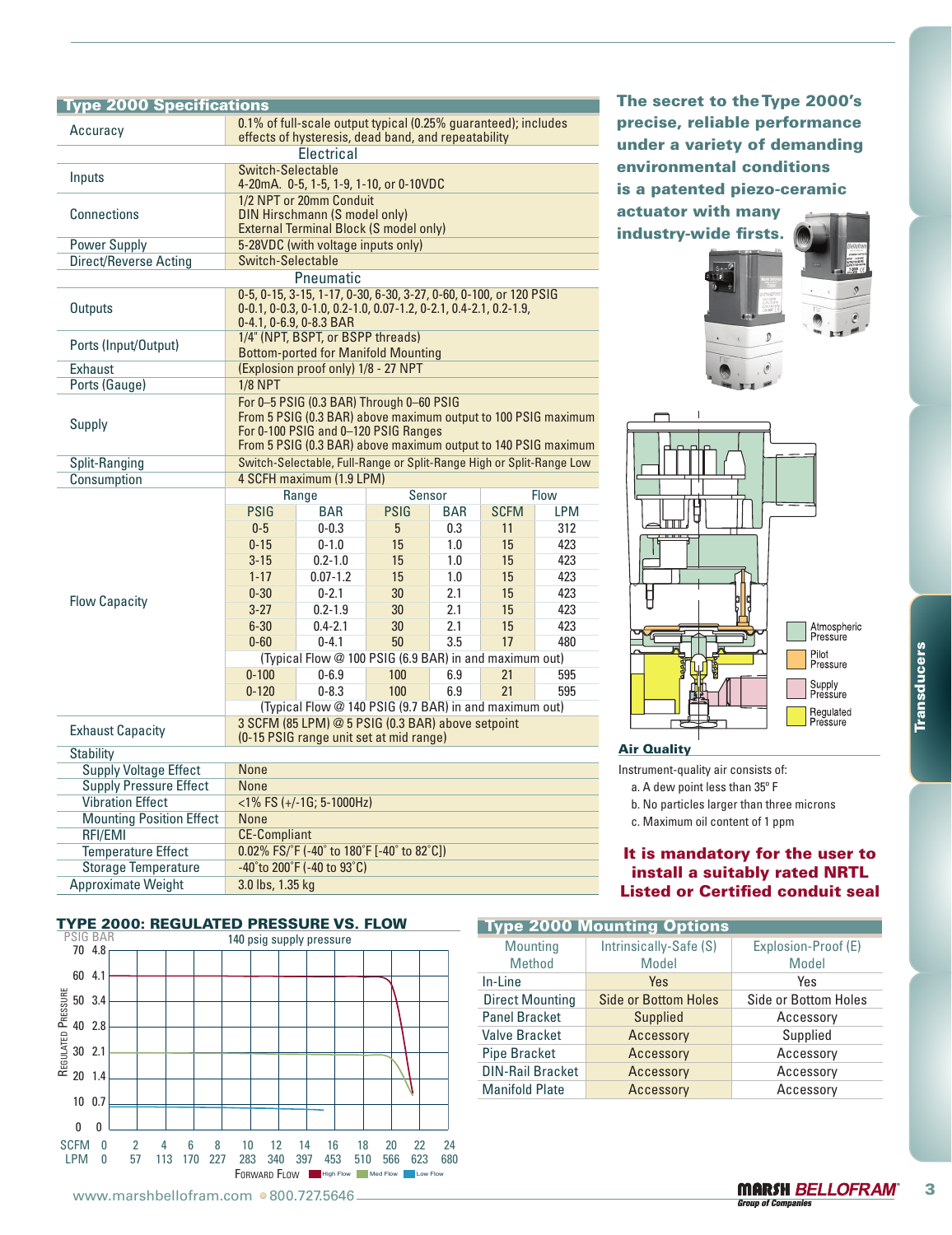

#### It is mandatory for the user to install a suitably rated NRTL Listed or Certified conduit seal

# Vertical or Horizontal Seals

All Seal housings are approximate 3-1/2" in laying length and 1-1/2" OD

| $0.12$ m taying tongen and $1.12$ |                    |
|-----------------------------------|--------------------|
| <b>Description</b>                | <b>Part Number</b> |
| 1/2" Aluminum                     | SF-04AMM           |
| 1/2" Aluminum w/nipple            | SF-04AMF           |
| $1/2$ " Iron                      | SF-04IMM           |
| 1/2" Iron 2/nipple                | SF-04IMF           |
|                                   |                    |

### Type 2000 Accessories

|                                                          | <b>Part Number</b> |
|----------------------------------------------------------|--------------------|
| <b>Panel Mounting Kit</b>                                | 010-135-000        |
| <b>Valve Mounting Kit</b>                                | 010-134-000        |
| 2" Pipe Mounting Kit<br>(Valve Mounting Kit is required) | 010-143-000        |
| <b>DIN Rail Adapter</b>                                  | 010-115-000        |
| <b>Manifold Adapter Kit</b>                              | 971-158-000        |
| Filter Kit, 60 microns                                   | 010-139-000        |
| Pressure Gauge Kit 15 PSIG (1 BAR)                       | 010-138-000        |
| Pressure Gauge Kit 30 PSIG (2.1)<br>BAR)                 | 010-138-001        |
| Pressure Gauge Kit 60 PSIG (4.1<br>BAR)                  | 010-138-002        |
| Pressure Gauge Kit 160 PSIG (11<br>BAR)                  | 010-138-003        |

| <b>Type 2000 Notes</b>                                               |                                           |                           |     |             |     |  |  |  |  |
|----------------------------------------------------------------------|-------------------------------------------|---------------------------|-----|-------------|-----|--|--|--|--|
|                                                                      | <b>Enclosure</b>                          |                           |     |             |     |  |  |  |  |
|                                                                      |                                           | <sup>1</sup> Availability |     | S           | F   |  |  |  |  |
|                                                                      |                                           |                           | N   | Yes         | Yes |  |  |  |  |
|                                                                      |                                           | <b>Flectrical Port</b>    | M   | Yes         | Yes |  |  |  |  |
|                                                                      |                                           |                           | н   | Yes         | No  |  |  |  |  |
|                                                                      |                                           |                           | т   | Yes         | No  |  |  |  |  |
|                                                                      | <sup>2</sup> NEMA 4X / IP66 not available |                           |     |             |     |  |  |  |  |
| <sup>3</sup> Bottom 0-Ring Ports                                     |                                           |                           |     |             |     |  |  |  |  |
| <sup>4</sup> NRTL listed or certified conduit seal installed by user |                                           |                           |     |             |     |  |  |  |  |
| <sup>5</sup> Not Agency Approved                                     |                                           |                           |     |             |     |  |  |  |  |
|                                                                      |                                           |                           | F   | ſ.          | G   |  |  |  |  |
|                                                                      | <sup>6</sup> Agency Approval              |                           |     | <b>ATEX</b> | Gas |  |  |  |  |
|                                                                      | S                                         | Intrinsic<br>Safety       | Yes | Yes         | N٥  |  |  |  |  |
| Enclosure                                                            | E                                         | Explosion<br>Proof        | Yes | N٥          | Yes |  |  |  |  |

| <b>Terminal</b><br><b>Block</b> |          | I/P Transducer   E/P Transducer |
|---------------------------------|----------|---------------------------------|
|                                 | N/C      | + Signal                        |
|                                 | + Signal | + Power Supply                  |
|                                 | - Signal | Common                          |

| <b>Type 2000 Wiring Connections and Switch Positions</b> |                                                                                            |                                                                                                               |                                  |                    |                           |                   |                                                                                 |                                                                                            |                   |                         |     |
|----------------------------------------------------------|--------------------------------------------------------------------------------------------|---------------------------------------------------------------------------------------------------------------|----------------------------------|--------------------|---------------------------|-------------------|---------------------------------------------------------------------------------|--------------------------------------------------------------------------------------------|-------------------|-------------------------|-----|
| Switch #                                                 | 1:PSIG                                                                                     | <b>BAR</b>                                                                                                    |                                  | 3                  | 4                         | 5                 | 6: psig                                                                         | <b>BAR</b>                                                                                 |                   | 8                       | 9   |
| 0N                                                       | $0-5$<br>$0 - 15$<br>$3 - 15$<br>$1 - 17$<br>$0 - 30$<br>$3 - 27$<br>$6 - 30$<br>$0 - 100$ | $0 - 0.3$<br>$0 - 1.0$<br>$0.2 - 1.0$<br>$0.07 - 1.2$<br>$0 - 2.1$<br>$0.2 - 1.9$<br>$0.4 - 2.1$<br>$0 - 6.9$ | $1-5$ VDC<br>$0-5$ VDC           | Split Low          | Voltage<br>Input<br>(E/P) | Split Low<br>Full | $0-5$<br>$0 - 15$<br>$1 - 17$<br>$0 - 30$<br>$0 - 60$<br>$0 - 100$<br>$0 - 120$ | $0 - 0.3$<br>$0 - 1.0$<br>$0.07 - 1.2$<br>$0 - 2.1$<br>$0 - 4.1$<br>$0 - 6.9$<br>$0 - 8.3$ | Reverse<br>Acting | Full                    | I/P |
| Switch $#$                                               | 1:PSIG                                                                                     | <b>BAR</b>                                                                                                    | າ                                | 3                  | 4                         | 5                 | 6: psig                                                                         | <b>BAR</b>                                                                                 |                   | 8                       | 9   |
| 0FF                                                      | $0 - 60$<br>$0 - 120$                                                                      | $0 - 4.1$<br>$0 - 8.3$                                                                                        | 1-9 VDC<br>0-10 VDC<br>$4-20$ mA | Full<br>Split High | Current<br>Input (I/P)    | Split High        | $3 - 15$<br>$3 - 27$<br>$6 - 30$                                                | $0.2 - 1.0$<br>$0.2 - 1.9$<br>$0.4 - 2.1$                                                  | Direct<br>Acting  | Split Low<br>Split High | E/P |